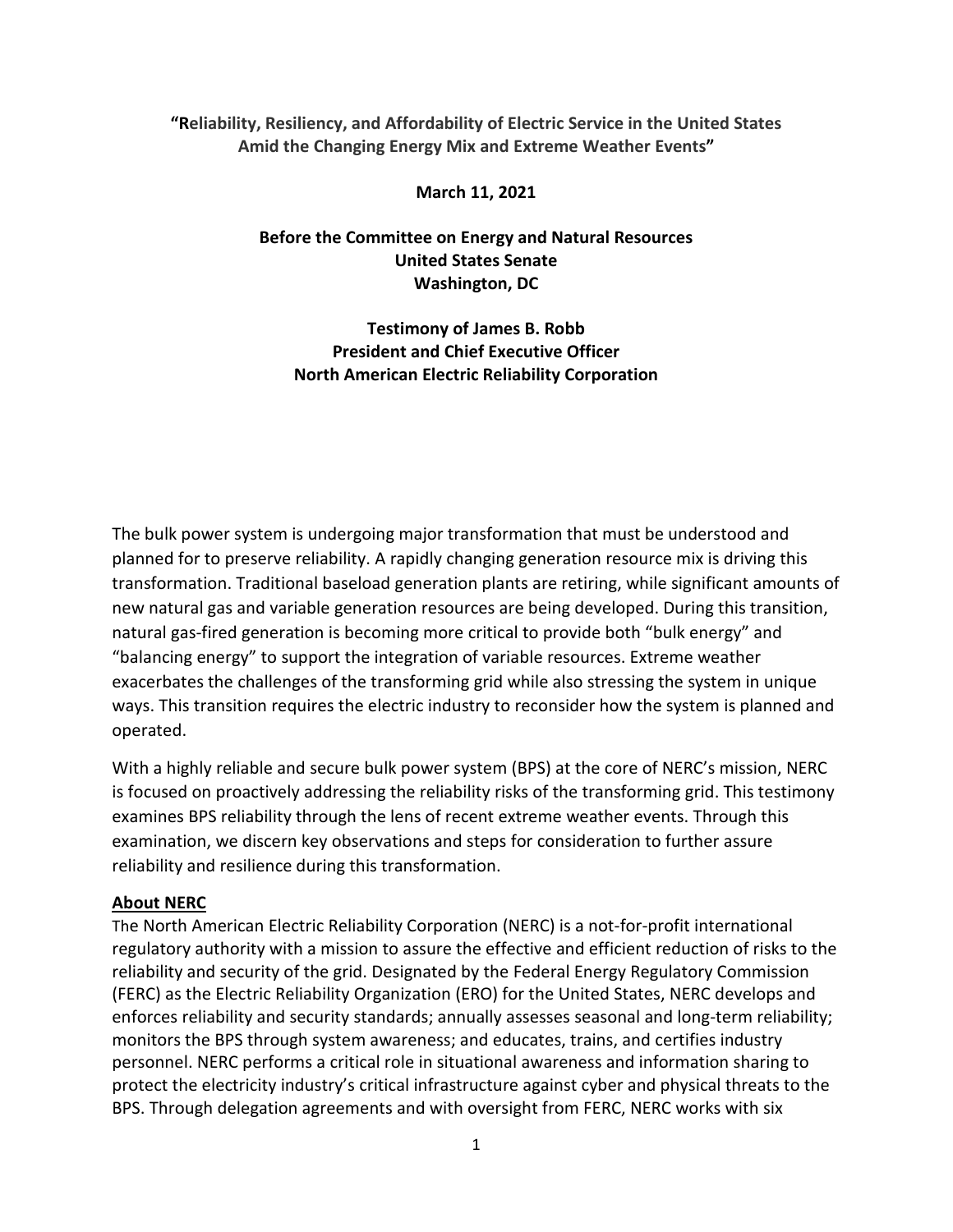Regional Entities on compliance monitoring and enforcement activities. Collectively, NERC and the Regional Entities comprise the ERO Enterprise. NERC's jurisdiction includes users, owners, and operators of the BPS, which serves nearly 400 million people in the continental United States, Canada, and Mexico.<sup>[1](#page-1-0)</sup>

### **Central United States Cold Weather Event of February 2021**

Extreme, record-breaking arctic weather descended upon the central part of the nation during the second week of February, forcing power outages throughout the region. States in the middle south were especially hard hit, particularly Texas where the extreme cold forced generators offline, resulting in a massive deficit of energy to serve customers during record winter demand conditions. The system operator for the majority of Texas – the Electric Reliability Council of Texas (ERCOT) – was forced to order unprecedented load shedding as a last resort measure to restore frequency and protect system stability. At its peak, 52,277 MW of generation across *all* fuel types within ERCOT were unavailable, or 48.6% of total installed capacity.<sup>[2](#page-1-1)</sup> The crisis lasted more than a week, ultimately subjecting more than 4 million Texans to localized blackouts and millions more to a range of compounding impacts. Many municipal water systems failed with 14 million under boil-water notices. Natural gas deliveries were curtailed due to frozen infrastructure and little to no dual-fuel capability was available in Texas. This serves as a sobering reminder of the essentiality of electric service to support all other critical infrastructures. And, most tragically, lives were lost in the crisis.

While the scale in Texas was especially dramatic, extreme winter weather also caused significant forced outages and load shedding in states throughout the central part of the country from North Dakota to Louisiana. To maintain system stability, the Midcontinent Independent System Operator (MISO) ordered 1,430 MW of load shedding on February 16, affecting citizens from southern Louisiana, Arkansas, Mississippi, east Texas, and Illinois. MISO reported a peak of 59,322 MW of generation was unavailable throughout the entire balancing authority area on February 14. This includes 8,081 MW that was weather related. The Southwest Power Pool service area experienced 3,443 MW of load shedding and the loss of 25,000 MW of generation across a range of resources. Outages occurred in Arkansas, Louisiana, Texas, Oklahoma, Kansas, Missouri, Nebraska, North Dakota and South Dakota. This crisis shows the increased vulnerability of the electric supply system to an extreme common condition that spans electric systems.

The human toll – suffering, death, and economic loss – makes the 2021 extreme cold weather event highly significant. To be clear, load shedding is an unwelcome last resort measure to avoid uncontrolled cascading outages across an entire interconnection. Faced with untenable choices during an emergency event when decisions must be made within minutes, actions taken by grid operators helped prevent even more widespread suffering. Data presented by

<span id="page-1-0"></span> $1$  See appendix for a map depicting the footprints of NERC and the Regional Entities.

<span id="page-1-1"></span><sup>&</sup>lt;sup>2</sup> Presentation to ERCOT Board of Directors, ["Review of February 2021 Extreme Cold Weather Event,"](http://www.ercot.com/content/wcm/key_documents_lists/225373/2.2_REVISED_ERCOT_Presentation.pdf) ERCOT, February 24, 2021.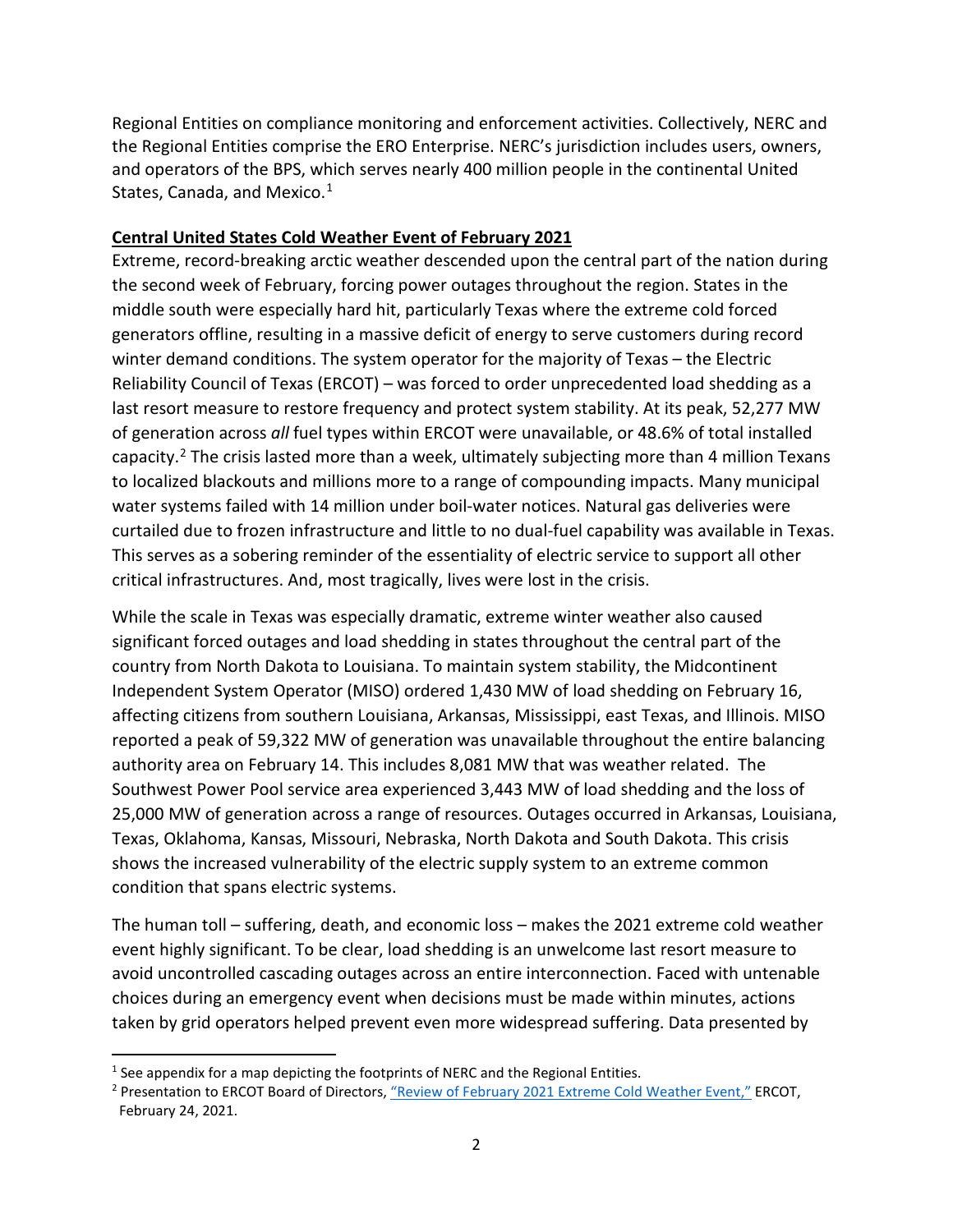ERCOT show the entire electric system was within minutes of frequency and voltage collapse, necessitating the dramatic action they took.

To promote learning and risk reduction, NERC and the Regional Entities study reliability events and take appropriate and positive actions. On February 16, FERC and NERC announced a joint inquiry into the Midwest and South-Central states cold weather event. The joint inquiry will examine how the extreme weather impacted operations of the bulk power system in the affected regions of the country. The joint inquiry team includes Regional Entities from the impacted areas<sup>[3](#page-2-0)</sup> and the Department of Energy (DOE). The FERC/NERC/Regional Entity Joint Staff Inquiry (Joint Inquiry) will cover three general themes:

- 1. Comprehensive, detailed analysis of the event and root causes
- 2. Commonalities with other cold weather events, including the 2011 winter event that also impacted Texas
- 3. Findings and recommendations for further action

Prior to the next winter preparation season, the inquiry team expects to issue a preliminary summary with the final report to follow. Working with FERC, NERC will move forward expeditiously on action items within our authority, including any necessary enhancements to mandatory reliability standards. As recently stated by FERC Chairman Glick, actions calling for further attention must not languish on the shelf.

## **Cold Weather Preparation – Reliability Guidelines and Mandatory Standards**

February 2011 was the first well-studied cold snap to hit Texas and the southwest region since NERC was certified as the ERO. Temperature lows were in the teens for five consecutive mornings and there were many sustained hours of below freezing temperatures throughout Texas and in New Mexico. In 2011, between February 1-4, 210 individual generating units within ERCOT's footprint experienced either an outage, a derate, or a failure to start.<sup>[4](#page-2-1)</sup> At the peak of the crisis, a controlled load shed of 4,000 MW affected 3.2 million customers in Texas. During the course of the event, power losses also occurred in parts of New Mexico and Arizona.

The extreme low temperatures also affected natural gas production and service. From February 1 through February 5, an estimated 14.8 Bcf of production was lost. These declines propagated downstream through the rest of the gas delivery chain, ultimately resulting in natural gas curtailments to more than [5](#page-2-2)0,000 customers in New Mexico, Arizona, and Texas.<sup>5</sup>

<span id="page-2-0"></span><sup>&</sup>lt;sup>3</sup> Texas RE, Midwest Reliability Organization, and SERC Reliability Corporation.

<span id="page-2-1"></span><sup>4</sup> FERC/NERC report, ["Outages and Curtailments During the Southwest Cold Weather Event of February 1-5, 2011:](https://www.nerc.com/pa/rrm/ea/February%202011%20Southwest%20Cold%20Weather%20Event/SW_Cold_Weather_Event_Final.pdf#search=Outages%20and%20Curtailments%20During%20the%20Southwest%20Cold%20Weather%20Event)  [Causes and Recommendations.](https://www.nerc.com/pa/rrm/ea/February%202011%20Southwest%20Cold%20Weather%20Event/SW_Cold_Weather_Event_Final.pdf#search=Outages%20and%20Curtailments%20During%20the%20Southwest%20Cold%20Weather%20Event)"

<span id="page-2-2"></span><sup>5</sup> FERC/NERC staff report, *["Report on Outages and Curtailments During the Southwest Cold Weather Event of](https://www.nerc.com/pa/rrm/ea/February%202011%20Southwest%20Cold%20Weather%20Event/SW_Cold_Weather_Event_Final.pdf)  [February 1-5, 2011,"](https://www.nerc.com/pa/rrm/ea/February%202011%20Southwest%20Cold%20Weather%20Event/SW_Cold_Weather_Event_Final.pdf)* 9 .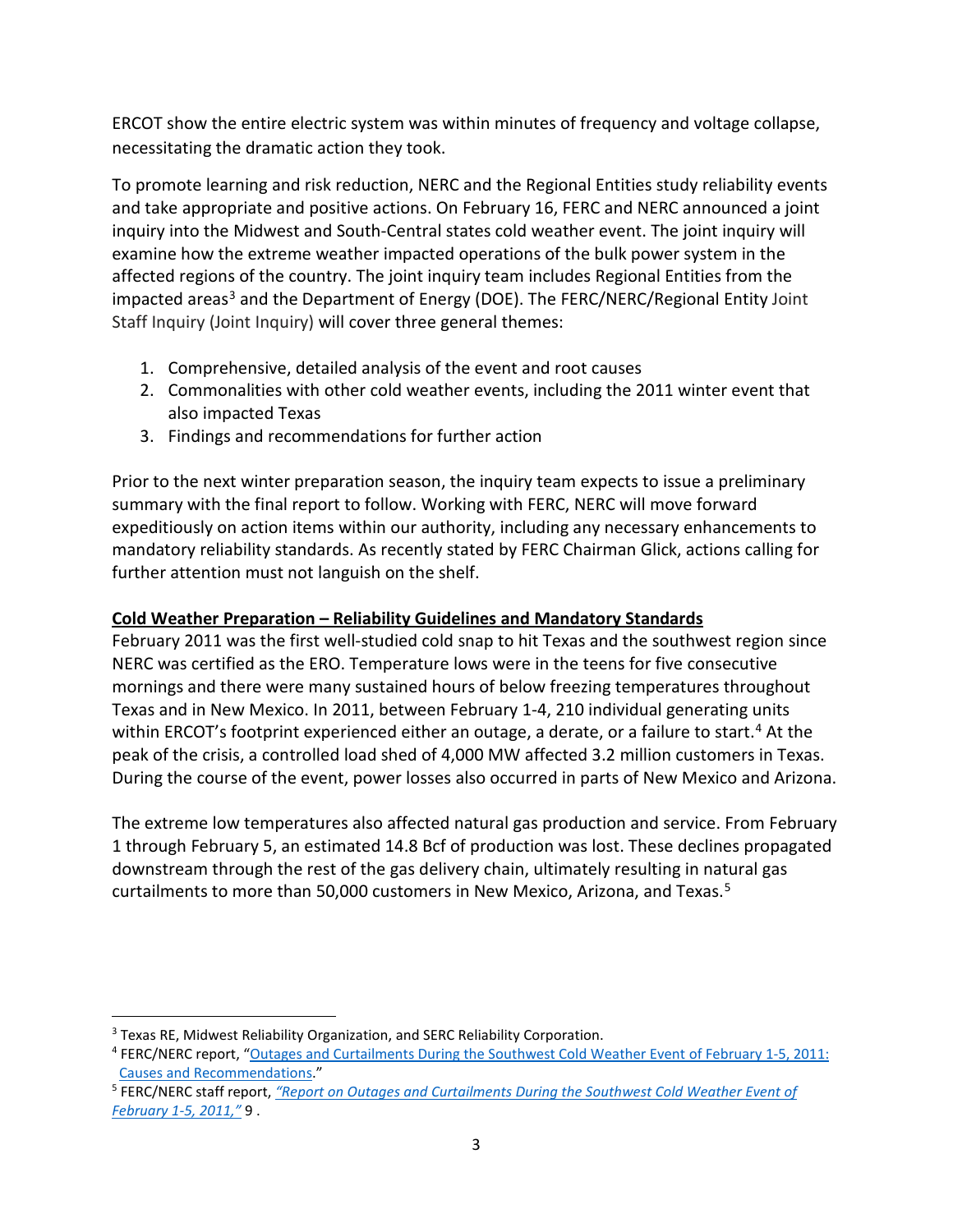Following the 2011 event, FERC and NERC produced a joint inquiry report, "Outages and Curtailments During the Southwest Cold Weather Event of February 1-5, 2011: Causes and Recommendations." Key recommendations included:

- Generation owners and operators should ensure adequate construction, maintenance and inspection of freeze protection elements such as insulation, heat tracing and wind breaks.
- Reliability coordinators and balancing authorities should require generators to provide accurate data about the temperature limits of units so they know whether they can rely on those units during extreme weather.
- Balancing authorities should review the distribution of reserves to ensure that they are useable and deliverable during contingencies.
- Finding that natural gas service was also impacted by the event, state lawmakers and regulators in Texas and New Mexico, working with industry, should determine if weather-related production shortages can be mitigated through the adoption of minimum winterization standards for natural gas production and processing facilities.

After significant consideration, NERC and the electric industry pursued and published a Reliability Guideline in 2012 to help industry develop their own readiness program for generating units throughout North America. NERC holds a "Winter Preparation for Severe Cold Weather" webinar every year before the winter season to reinforce the guideline's recommendations. Regional Entities conduct similar outreach to industry within their respective footprints.

The guideline provides a framework for developing an effective winter weather readiness program for generating units. The focus is on maintaining individual unit reliability and preventing future cold weather-related events. A collection of best industry practices, the guideline calls for an evaluation of potential problem areas with critical equipment, systems testing, training, and event communications. The guideline has been updated based on industry experience and learnings from subsequent cold weather events. These events include the 2014 Polar Vortex and the cold weather event of January 17, 2018 that impacted the south-central area of the country.<sup>[6](#page-3-0)</sup> Version three of the winter readiness guideline was published in June 2020.[7](#page-3-1)

Reliability Guidelines have the advantage of addressing certain risks where quick action is desirable or those risks categorized as high impact, low frequency or rare. However, the extremes of 2011, 2014, and 2018 demonstrated that these events could no longer be treated

<span id="page-3-0"></span> <sup>6</sup> FERC/NERC staff reports, ["Report on Outages and Curtailments During the Southwest Cold Weather Event of](https://www.nerc.com/pa/rrm/ea/February%202011%20Southwest%20Cold%20Weather%20Event/SW_Cold_Weather_Event_Final.pdf)  [February 1-5, 2011"](https://www.nerc.com/pa/rrm/ea/February%202011%20Southwest%20Cold%20Weather%20Event/SW_Cold_Weather_Event_Final.pdf) an[d "The South Central United States Cold Weather Bulk Electric System Event of January 17,](https://www.nerc.com/pa/rrm/ea/Documents/South_Central_Cold_Weather_Event_FERC-NERC-Report_20190718.pdf)  [2018."](https://www.nerc.com/pa/rrm/ea/Documents/South_Central_Cold_Weather_Event_FERC-NERC-Report_20190718.pdf)

<span id="page-3-1"></span><sup>7</sup> ["Reliability Guideline: Generating Unit Winter Weather Readiness –](https://www.nerc.com/comm/OC_Reliability_Guidelines_DL/Reliability_Guideline_Generating_Unit_Winter_Weather_Readiness_v3_Final.pdf) Current Industry Practices – Version 3," NERC.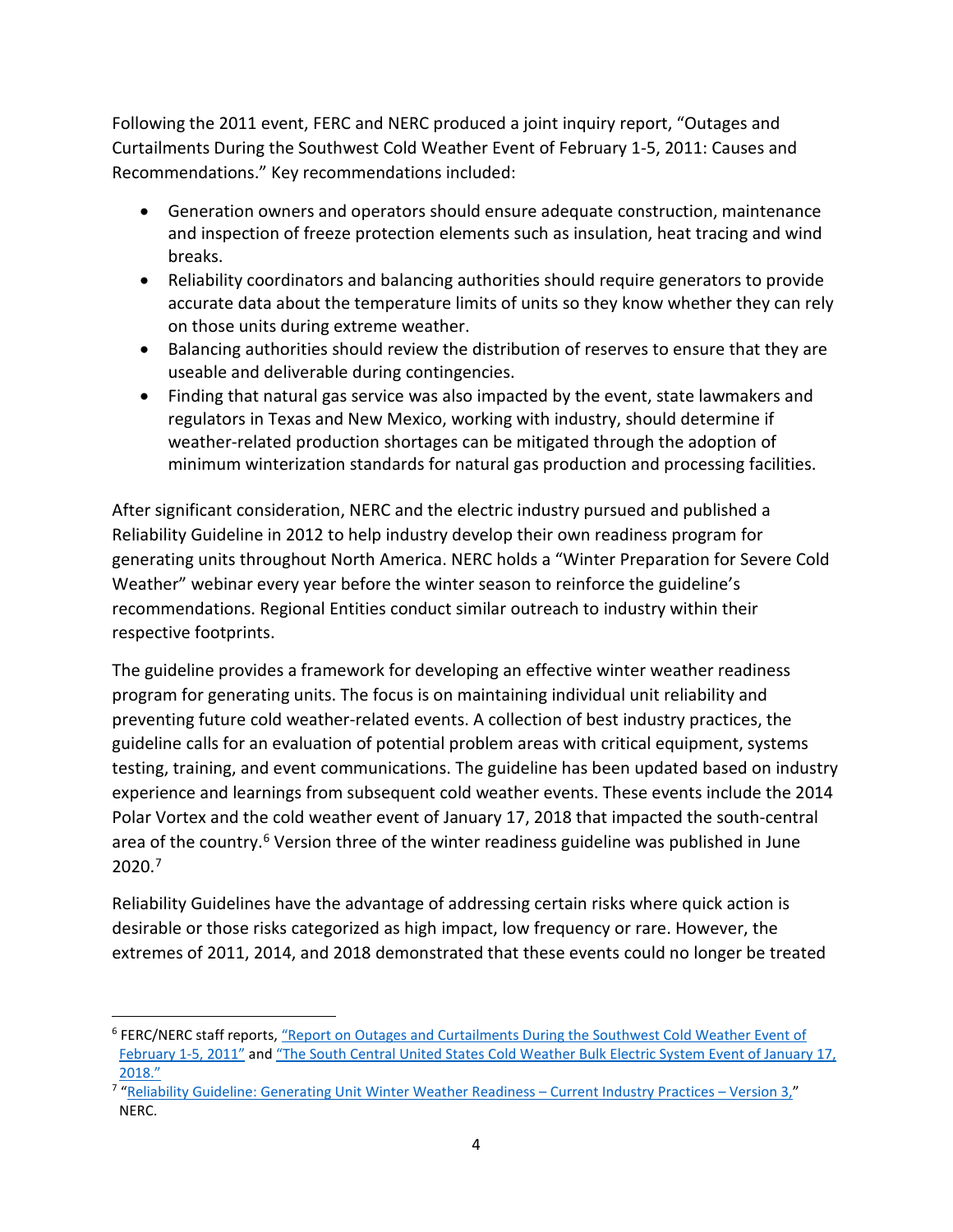as rare. Further, in the past decade, the generation fleet has transformed to one that is more sensitive to weather with extreme temperatures.

Accordingly, to address the risk of extreme cold weather, NERC concluded that mandatory standards addressing cold weather risks were warranted. In September 2019, NERC initiated development of new cold weather requirements through enhancements to existing mandatory reliability standards.<sup>[8](#page-4-0)</sup> After considering stakeholder comments, NERC expects to submit the proposed standards to NERC's Board of Trustees (BOT) in June. The final winterization requirements will be filed with FERC following BOT approval. The standards will support reliability of the BPS by helping to ensure that generator units are prepared for cold weather and enhancing situational awareness in the operational planning and operations timeframes. A set of draft standards are posted for comment through March 12 and include draft requirements for the following:

- Cold weather preparedness plans developed, maintained, and implemented by generators for each unit, incorporating freeze protection measures based on geographic location and plant configuration
- Annual maintenance and inspection of generation unit freeze protection measures
- Adoption of cold temperature operating parameters, including minimum design temperature and historical performance during cold weather in the previous five years
- Awareness training on the roles and responsibilities of site personnel
- Communication of specific unit limitations to Reliability Coordinator and Balancing Authorities for use in setting operating processes, determining contingency reserves, and performing operational planning analysis

Until a cold weather standard is approved and enforceable, NERC is also considering use of additional reliability tools, such as our alert system, to understand winter preparation status and incorporate plant preparation status into our annual seasonal assessment.

## **Western Heatwave Event of August 2020**

During the middle of August, a massive heat wave developed across the West, forcing high temperatures 15 to 30 degrees above normal, breaking many daily highs. The California Independent System Operator (CAISO) reported that the August extreme heat was a 1-in-30 year weather event. On August 18, the Western Interconnection hit a new peak demand of 162,000 MW.[9](#page-4-1) CAISO implemented numerous operational actions to balance resources with customer demand. In terms of energy supply, the extreme heat reduced electricity output from thermal resources, which typically operate less efficiently during temperature extremes. In addition to below normal hydro conditions, utility-scale and behind-the-meter solar generation output was reduced due to wildfire smoke and cloud cover.<sup>10</sup> High electricity demand across

<span id="page-4-0"></span> <sup>8</sup> [Project 2019-06 Cold Weather,](https://www.nerc.com/pa/Stand/Pages/Project%202019-06%20Cold%20Weather.aspx) NERC.

<span id="page-4-1"></span><sup>9</sup> Presentation, ["Western Interconnection August Heat Wave Event,"](https://www.wecc.org/Administrative/Western%20Heatwave-WEB.pdf) WECC, October 20, 2020.

<span id="page-4-2"></span><sup>&</sup>lt;sup>10</sup> ["Final Root Cause Analysis: Mid-August 2020 Extreme Heat Wave,"](http://www.caiso.com/Documents/Final-Root-Cause-Analysis-Mid-August-2020-Extreme-Heat-Wave.pdf) CAISO, CPUC, CEA joint report, January 13, 2021, 21-22.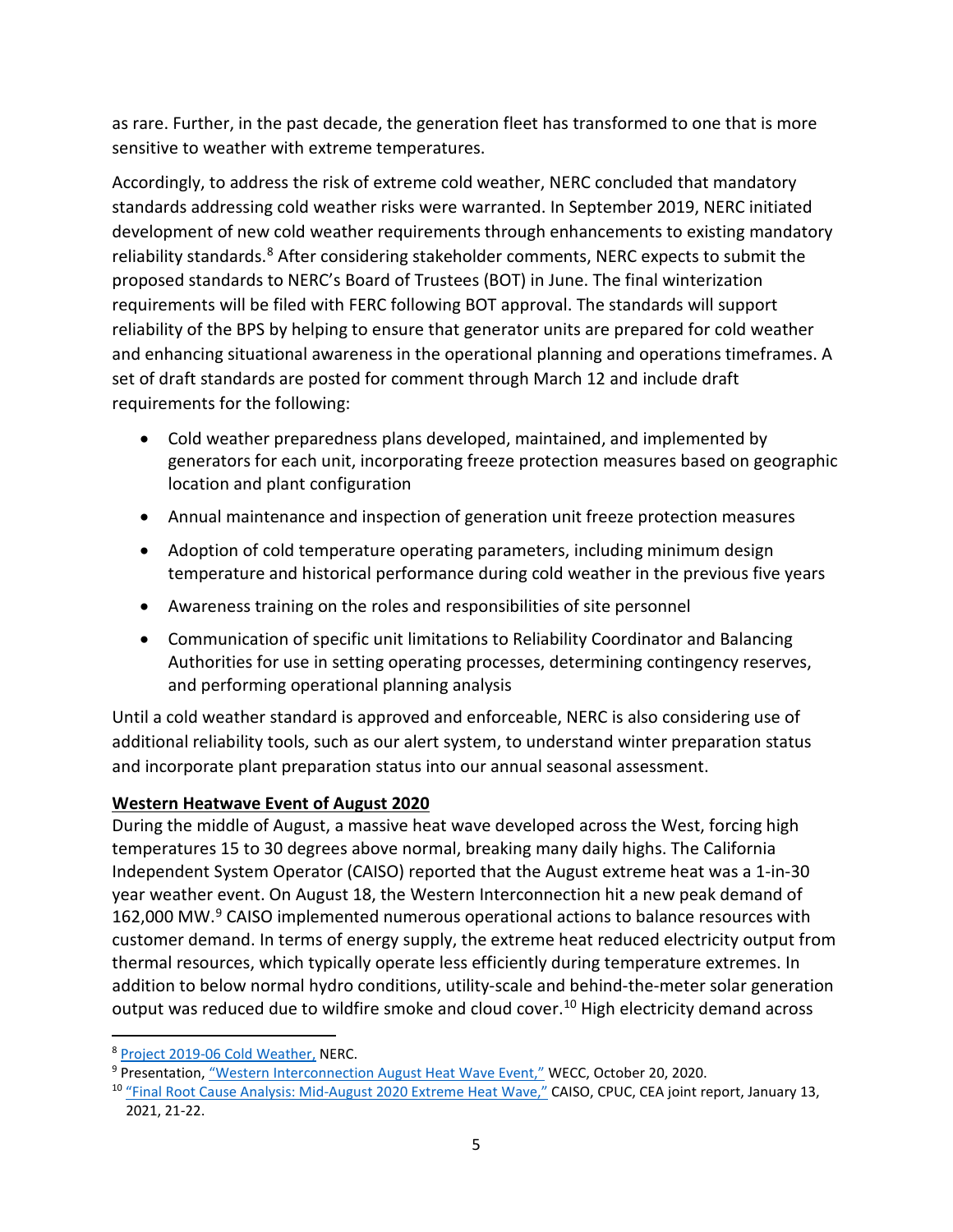the West limited CAISO's ability to import energy from neighboring areas. During the early evening hours of August 14-15 when solar energy production naturally declines, CAISO was forced to resort to controlled load shedding of approximately 1,800 MW to maintain system stability. Power outages lasting between 8-to-150 minutes, impacting approximately 800,000 customers served by utilities regulated by the California Public Utilities Commission.<sup>[11](#page-5-0)</sup>

This heatwave event occurred across the entire Western Interconnection. The widespread nature of this heatwave reduced options to mitigate impacts as exports to California dried up due to the need for organizations to serve their native loads. Though not as dramatic as the recent cold weather event, it is another example of an extreme common condition that overwhelmed the electric system. It demonstrates that these conditions can occur in summer or winter and for which industry needs to plan.

NERC and the Western Electricity Coordinating Council, the Regional Entity serving the Western Interconnection, are conducting a review of the Western heatwave event through our Event Analysis program. This review is nearing completion. We will provide the committee with the final report. A separate joint analysis by CAISO and California energy regulators was published on January 13, 2021. The report finds that issues with calculating resource planning targets and market practices contributed to the supply deficits during the extreme heat contradictions.

## **Identifying and Communicating Reliability Risk**

Section 215(g) of the Federal Power Act requires NERC to assess the reliability and adequacy of the BPS. Through our reliability assessments, NERC evaluates the performance of the BPS, identifies reliability trends, anticipates challenges, and provides a technical platform for important policy discussions. The breadth and fidelity of NERC assessments evolve with our understanding of risk and improved tools. As the resource mix has shifted to be increasingly reliant on variable generation, wind and solar, and "just in time" natural gas deliveries, we began introducing fuel risks into our seasonal assessments and developed more probabilistic analysis of reliability.

By identifying and quantifying emerging reliability and security issues, NERC provides riskinformed recommendations and supports a learning environment for industry to pursue improved reliability performance. These recommendations, along with the associated technical analysis, provide the basis for actionable enhancements to resource and transmission planning methods, planning and operating guidelines, security, as well as NERC reliability and security standards. In short, NERC's independent assessments provide critical insights necessary for assuring reliability and security of a rapidly changing electricity sector.

Applying peak demand scenarios, the *2020/2021 Winter Reliability Assessment* includes the below map depicting regions in North America where there is heightened reliability risk due to potential extreme weather or fuel supply disruptions. In this assessment, NERC warns of the

<span id="page-5-0"></span> $11$  Ibid, 35.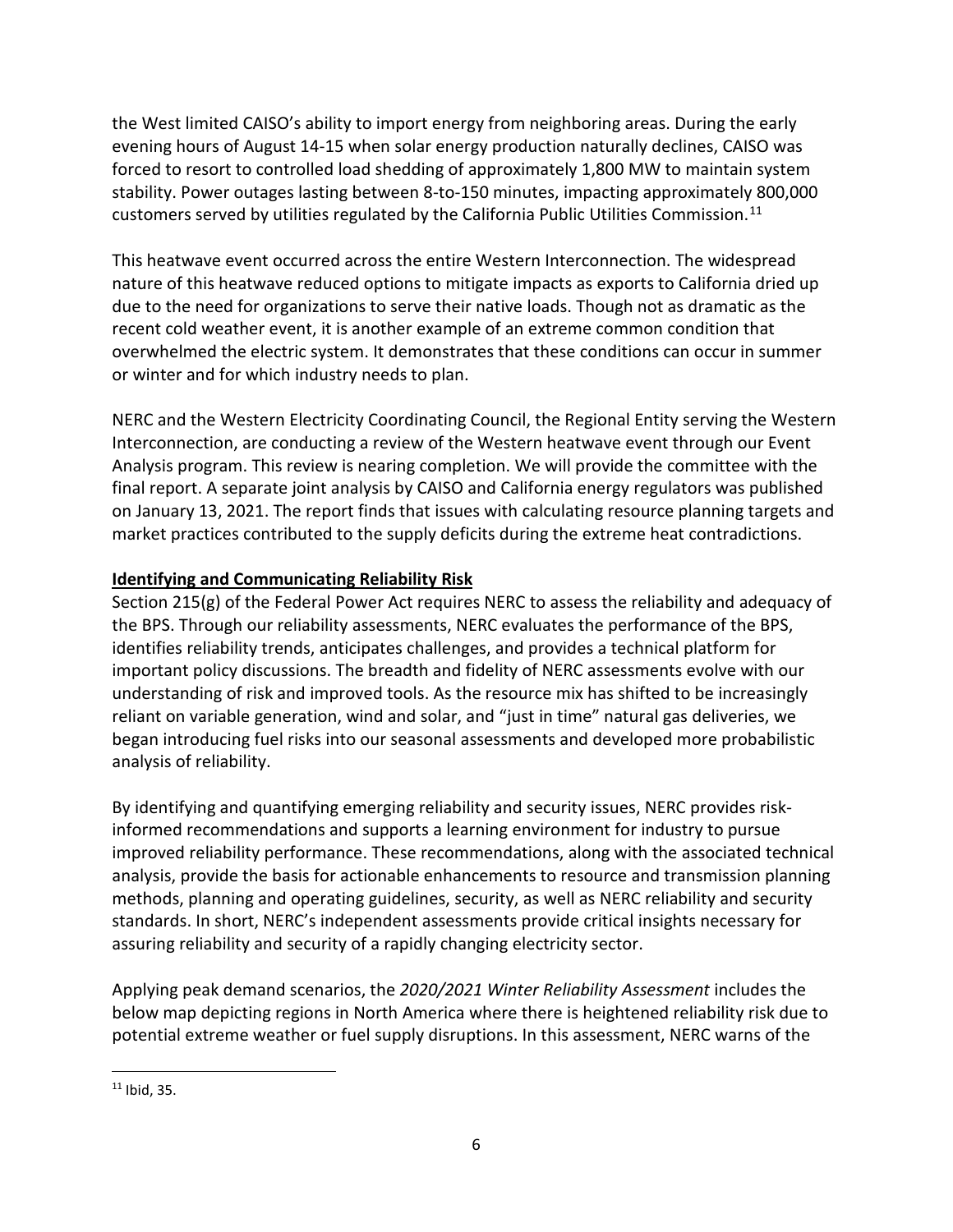potential for extreme generation resource outages due to severe weather in winter and summer, and the potential need for grid operators to employ operating mitigations or Energy Emergency Alerts (EEA) to meet peak demand.<sup>[12](#page-6-0)</sup> The assessment highlights that during extreme and prolonged winter conditions, vital natural-gas fuel supplies for electricity generation can be at risk in New England, California and the southwestern United States. High reliance on natural gas-fired generation and limited natural gas infrastructure elevates reliability risk in these areas.

For this assessment, NERC analyzed severe weather scenarios that incorporated generation outages under peak load conditions. NERC noted particular reliability risk in areas within MISO, the Canadian Maritimes, Texas, the Rocky Mountain Reserve Group and the Northwest Power Pool.



Source: *[2020/2021 Winter Reliability Assessment](https://www.nerc.com/pa/RAPA/ra/Reliability%20Assessments%20DL/NERC_WRA_2020_2021.pdf)*, NERC.

Over the years, NERC's assessments have continued to identify three areas of primary concern: California, Texas, and New England. While recent events in the central-south and western parts of the country have attracted national attention, New England is another region that NERC has identified as particularly vulnerable to extreme cold weather.

<span id="page-6-0"></span> <sup>12</sup> *[2020/2021 Winter Reliability Assessment,](https://www.nerc.com/pa/RAPA/ra/Reliability%20Assessments%20DL/NERC_WRA_2020_2021.pdf)* NERC, 6, 27.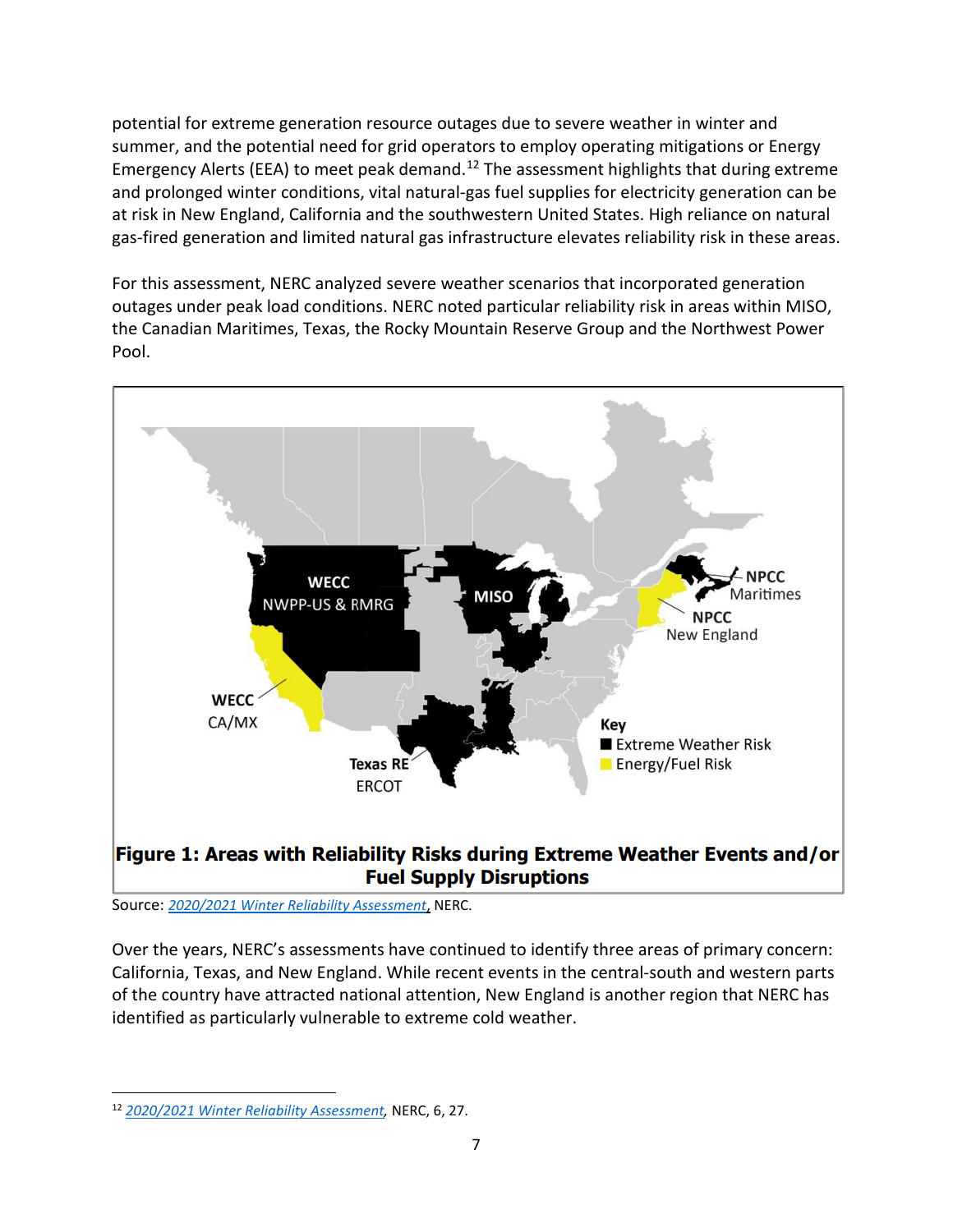#### New England

New England's exposure to extreme weather is exacerbated by its limited pipeline capacity to import gas and its dependence on a handful of critical fuel assets. NERC has continually identified fuel supply risk in New England, noting, "A standing concern is whether there will be sufficient electrical energy available to satisfy electricity demand while satisfying operating reserves during an extended cold spell given the existing resource mix and seasonally-constrained, fuel delivery infrastructure."<sup>[13](#page-7-0)</sup> New England secures fuel reliability through dualfuel capability in its natural gas fleet. A cold snap in December 2017/January 2018 led to natural gas shortages and fuel oil was burned to preserve reliability. If the cold front had not dissipated after January 8, several more hours of freezing weather would have exhausted the fuel oil in inventory and ISO-New England would have been forced into load shedding to preserve reliability. It was a near-miss event.

### ERCOT/Texas

NERC's assessments have consistently highlighted reliability risk in Texas. As far back as nine years ago, the *2012 Long-Term Reliability Assessment* expressed this warning about ERCOT:

Starting as early as next year, the [ERCOT] Planning Reserve Margin is projected to be below the NERC Reference Margin Level. Specifically, for 2013 the Anticipated Reserve Margin of 13.4 percent is below the ERCOT planning target (NERC Reference Margin Level) of 13.75 percent. At these levels, the risk of insufficient generation resources to meet peak demand increases beyond the accepted target. Throughout the 10-year assessment period, the Planning Reserve Margin continues to degrade and is projected to fall below five percent by 2017 and approximately zero by 2020 if more resources are not acquired.[14](#page-7-1)

Concern for ERCOT's reserve margins has been a standing concern in NERC's assessments. In the most recent *2020/2021 Winter Reliability Assessment*, NERC warns of the potential for extreme generation resource outages in ERCOT due to severe weather in winter and summer, and the potential need for grid operators to employ operating mitigations or energy emergency alerts to meet peak demand[.15](#page-7-2) *2020 State of Reliability* finds that Texas continues to have insufficient resources to meet the reference margin level but still successfully met demand throughout the 2019 summer season.[16](#page-7-3) NERC's *2020 Long-Term Reliability Assessment* points to low operating reserves during the summer and during the months of March and October of the study years (2022 and 2024). $17$ 

<span id="page-7-0"></span> <sup>13</sup> *[2020/2021 Winter Reliability Assessment,](https://www.nerc.com/pa/RAPA/ra/Reliability%20Assessments%20DL/NERC_WRA_2020_2021.pdf)* NERC, 18.

<span id="page-7-1"></span><sup>14</sup> *[2012 Long-Term Reliability Assessment](https://www.nerc.com/pa/RAPA/ra/Reliability%20Assessments%20DL/2012_LTRA.pdf)*, NERC, 11.

<span id="page-7-2"></span><sup>15</sup> *[2020/2021 Winter Reliability Assessment,](https://www.nerc.com/pa/RAPA/ra/Reliability%20Assessments%20DL/NERC_WRA_2020_2021.pdf)* NERC, 6, 27.

<span id="page-7-3"></span><sup>16</sup> *[2020 State of Reliability](https://www.nerc.com/pa/RAPA/PA/Performance%20Analysis%20DL/NERC_SOR_2020.pdf)*, NERC, ix.

<span id="page-7-4"></span><sup>17</sup> *[2020 Long-Term Reliability Assessment](https://www.nerc.com/pa/RAPA/ra/Reliability%20Assessments%20DL/NERC_LTRA_2020_Errata.pdf)*, NERC, 6.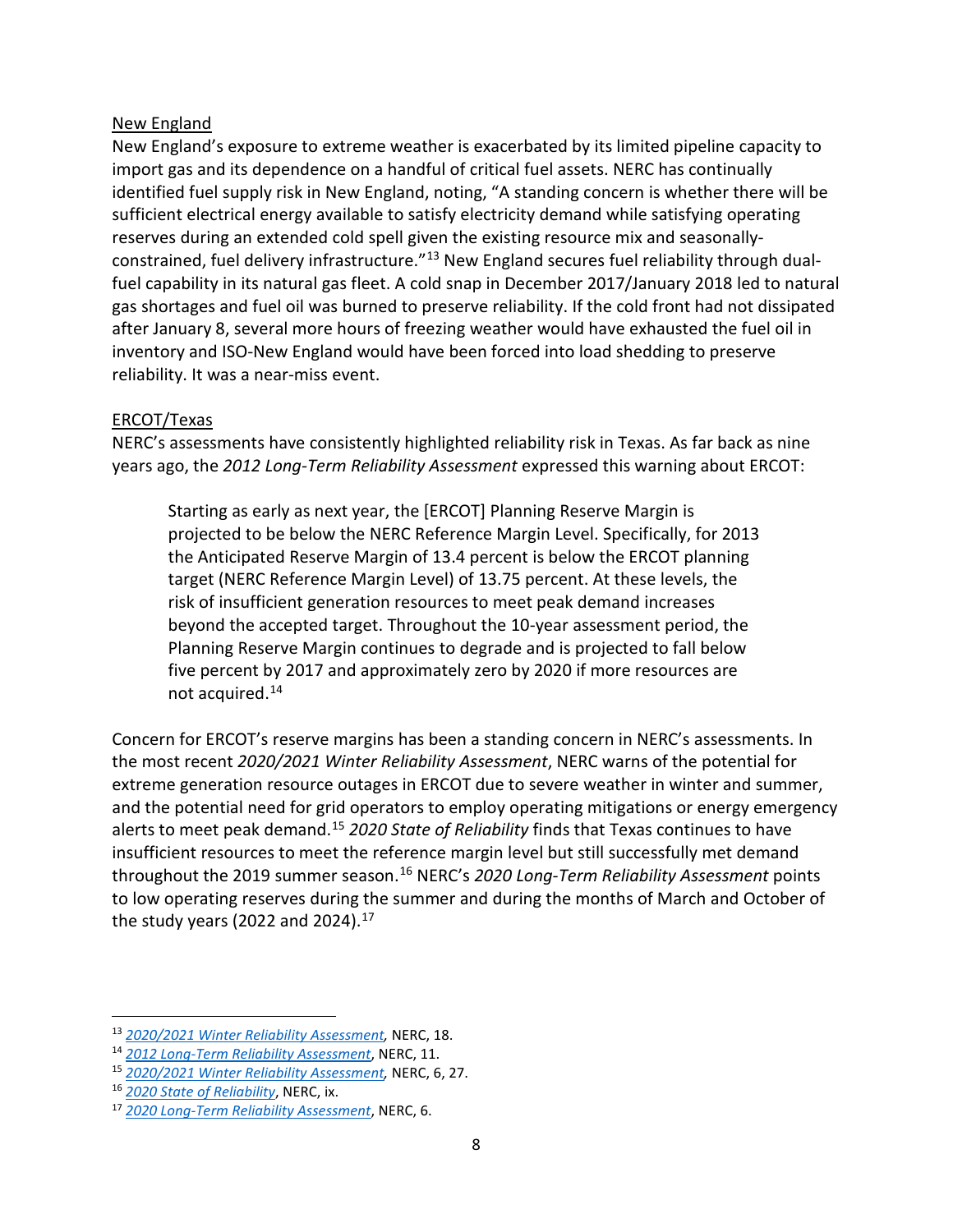### California

NERC assessments have also identified energy sufficiency issues in California before the 2020 summer event. The *2019 Long-Term Reliability Assessment* discusses a need for flexible resources to meet increasing ramping and variability requirements, noting, ". . . as solar generation increases in California and various parts of North America, system planners will need to ensure that sufficient flexibility is available to operators to offset variability and fuel uncertainty."[18](#page-8-0) In discussing the California region, NERC's *2019 Summer Reliability Assessment* concludes, "Extreme outages may result in insufficient resources at peak load."[19](#page-8-1) The high-risk scenario in the *2020 Summer Reliability Assessment* predicted, "Operating mitigations and EEAs [Energy Emergency Alerts] may be needed under extreme demand and extreme resource derated conditions."[20](#page-8-2)

## **Findings and Recommendations**

Managing the pace of change is the central challenge for reliability. The rapid evolution of the generation resource mix is altering the operational characteristics of the grid. We highlighted this issue most visibly in our 2018 special assessment of baseload generation retirements and it has been a recurring theme of our outreach to federal and state regulators.<sup>[21](#page-8-3)</sup> It is imperative to understand and plan for the different operating characteristics of variable, inverter-based resources. This includes time to study, plan for, and develop effective solutions to the challenges. Variable energy resources can provide ramping and other essential reliability services, yet existing regulatory models and contracts do not always value these capabilities. Sound policies, both public and market-based, should support a reliable energy transition.

More transmission and natural gas infrastructure is required to improve the resilience of the electric grid. Electric transmission investment must keep pace with the increase in utility scale wind and solar resources, which are generally located outside of major load centers. Transmission investments can also strengthen the ability to wheel power to different load centers improving resilience through redundancy. Additional pipeline infrastructure (including gas storage) is needed to reliably serve load and enable natural gas as a balancing resource. Many are discussing the merits of a national transmission system similar to the interstate highway system, point-to-point DC lines, and other interconnections. Whatever approaches may ultimately be pursued, few long-haul transmission lines and pipelines are actually being planned and built.

Natural gas is essential to a reliable transition. As variable resources continue to replace other generation sources, natural gas will remain essential to reliability. In many areas, natural gasfueled generation is needed to meet energy demand during shoulder periods between times of high and low renewable energy availability. And on a daily basis in areas with significant solar

<span id="page-8-0"></span> <sup>18</sup> *[2019 Long-Term Reliability Assessment](https://www.nerc.com/pa/RAPA/ra/Reliability%20Assessments%20DL/NERC_LTRA_2019.pdf)*, NERC, 8.

<span id="page-8-1"></span><sup>19</sup> *[2019 Summer Reliability Assessment](https://www.nerc.com/pa/RAPA/ra/Reliability%20Assessments%20DL/NERC_SRA_2019.pdf)*, NERC, 29.

<span id="page-8-2"></span><sup>20</sup> *[2020 Summer Reliability Assessment](https://www.nerc.com/pa/RAPA/ra/Reliability%20Assessments%20DL/NERC_SRA_2020.pdf)*, NERC, 33.

<span id="page-8-3"></span><sup>21</sup> *[Generation Retirement Scenario](https://www.nerc.com/pa/RAPA/ra/Reliability%20Assessments%20DL/NERC_Retirements_Report_2018_Final.pdf)*, NERC, December 2018.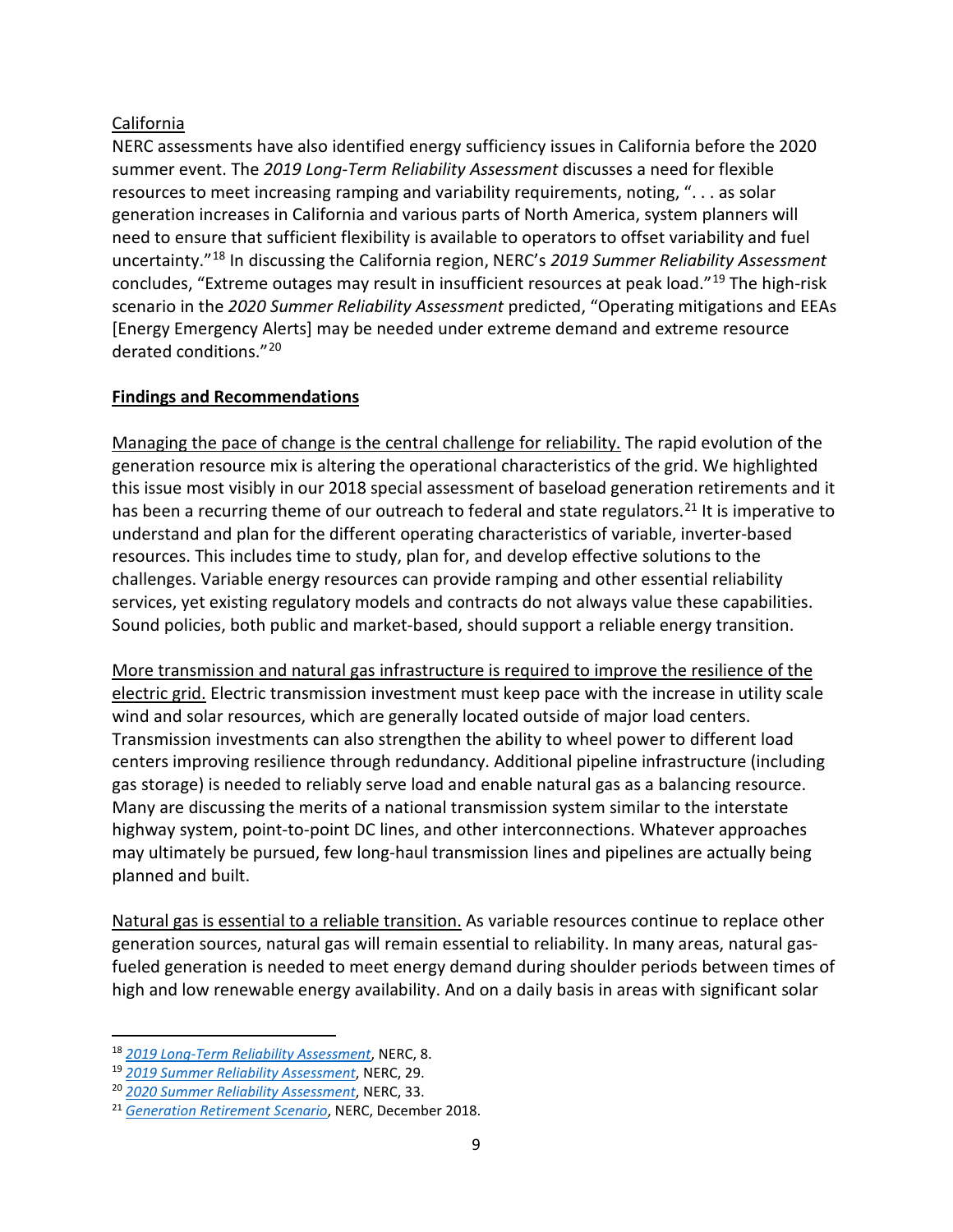generation, the mismatch between the solar generation peak and the electric load peak necessitates a very flexible generation resource to fill the gap. Natural gas generation is best positioned to play that role. The criticality of natural gas as the "fuel that keeps the lights on" will remain unless or until very large-scale battery deployments are feasible or an alternative flexible fuel such as hydrogen can be developed. Growing reliance on natural gas for electric generation is driving a variety of actions within the industry and across interdependent infrastructure sectors to manage risks to natural gas fuel supply. Most areas are reliant on natural gas to meet on-peak electricity demand. Unlike generation with on-site fuel storage, natural-gas-fired generators depend on the natural gas pipeline system to deliver just-in-time fuel for electricity production. Unless they are dual-fuel units with onsite fuel oil, they can be particularly sensitive to extreme cold temperature, and should be winterized to reduce the risk to their ability to operate. Further, growth in the use of natural gas as a fuel for electric generation and other applications can stress the natural gas supply infrastructure when necessary expansions do not keep pace. The problem is particularly acute during extremes.

Regulation and oversight of natural gas supply for electric generation needs to be rethought**.** – While natural gas is key to supporting a reliable transformation of the grid, the natural gas system is not built and regulated to serve the needs of an electric power sector that is increasingly dependent upon reliable natural gas service. As it relates to BPS reliability, clear regulatory authority is needed over natural gas when used for electric generation.

Planning for extreme weather. The BPS must remain reliable and resilient during all operating conditions. As the recent extreme weather events show, industry should proactively plan for and recover from rare events. NERC reliability assessments and reliability standards are identifying and attempting to address these risks within our authorities. Regulatory and market structures need to support this planning, prioritize reliability, and support necessary investments.

Resource adequacy does not guarantee energy sufficiency. A diverse generation portfolio strengthens reliability and resilience, yet the benefits of diversity are lost when all resources underperform or fail. All generation sources have energy limits and physical constraints, and these limits and constraints need to be accurately accounted for in seasonal and long-term planning assessments. While it is premature to draw hard conclusions before the joint inquiry is complete, thermal and variable resources in ERCOT, MISO, and SPP were forced offline or failed to perform as expected during the extreme cold weather event. The event is not a debate about one resource or another. The joint inquiry will look at all generation failures and their root causes.

Energy storage can and will be a game changer. As the technology continues to develop and economics continue to support the growing penetration of energy storage, these resources will become a game changer. However, we have to appreciate the gap that currently exists and the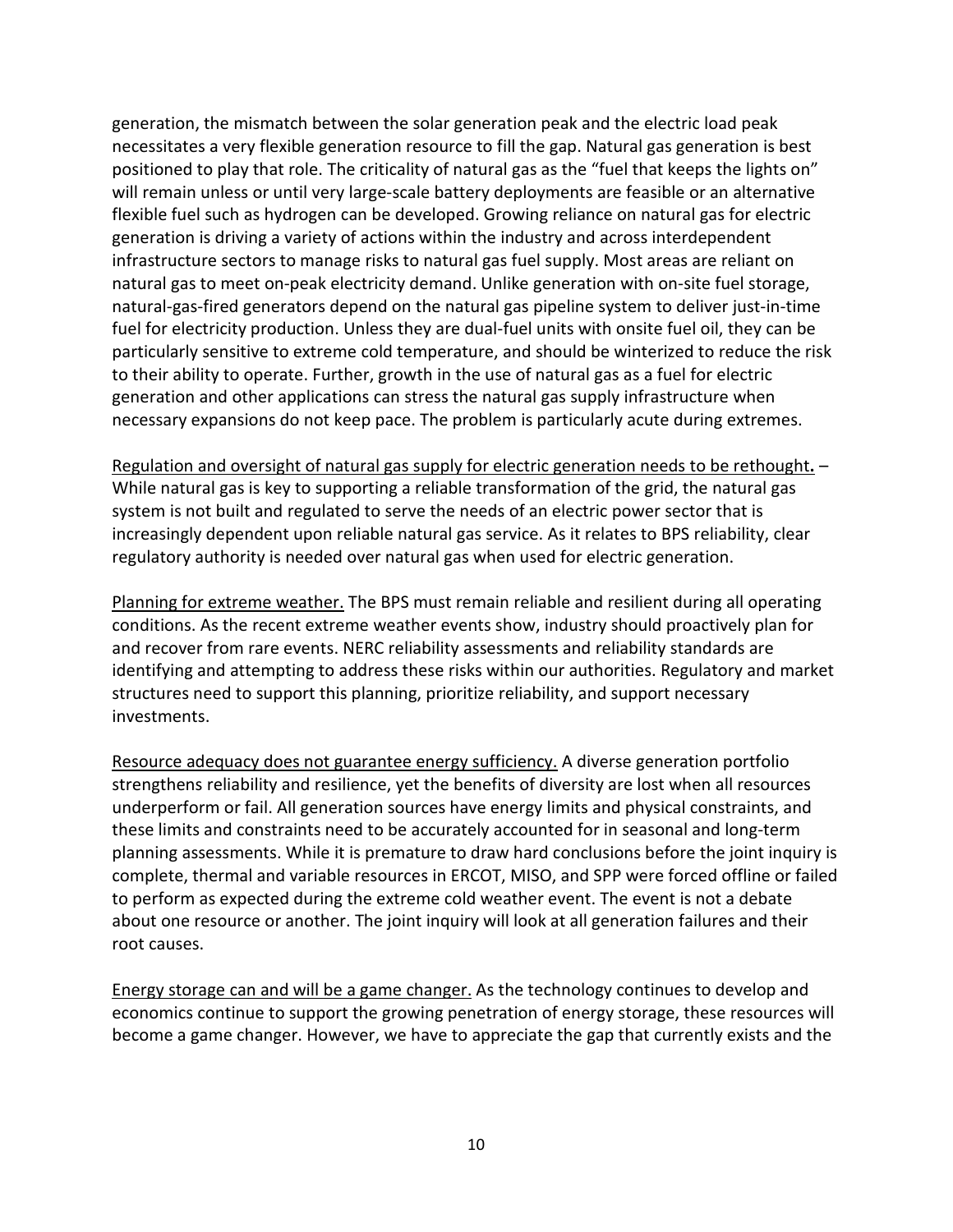scale that we need to obtain. NERC recently completed a battery storage study.<sup>[22](#page-10-0)</sup> The assessment emphasizes the reliability benefits that battery energy storage systems can offer, such as providing peaking capacity; minimizing the need for new generation and transmission infrastructure; and providing essential reliability services such as frequency response. The assessment stresses the need to plan for a significant increase in the critical mass of battery storage or other balancing resource (such as hydrogen) *at scale* before natural gas reduces its role as the critical fuel for electric reliability that it is today. Investment in energy storage technologies and/or a hydrogen production and delivery system will be required if the vision of a largely/completely decarbonized electric system can be realized.

Market Issues. While electricity market issues are outside of NERC's direct purview, policymakers, planners, and market operators need to understand how electricity market policies value reliability and incentivize investments in hardening energy infrastructure.

### **Conclusion**

Managing extreme weather impacts and a transforming grid is highly complex, requiring significant coordination among widely diverse policymakers and stakeholders. North America has four distinct interconnections. The owners, operators, and users of the BPS number in the thousands and have varied corporate structures. Some entities are vertically integrated, while others operate as unbundled entities in regional wholesale markets. These entities are overseen by a diversity of regulators at the local, state, provincial, and federal levels. Energy is being supplied from new sources that create new opportunities as well as challenges for the grid. All these factors must be well coordinated during the transformation in order to preserve reliability.

While reliability of the BPS incorporates certain standing principles, there is no one-size-fits-all approach. Rather, states and regions adopt solutions that work for them based on the availability of energy resources, energy infrastructure, and policy preferences. Reliability and resilience to extreme events must be a key factor of all discussions as we move forward. We have seen what happens when reliability is not planned for or fully incorporated into the planning and development of the changing resource mix.

Thank you for the opportunity to participate in this hearing. NERC greatly appreciates the committee's interest in our independent work. Working with FERC, industry, policymakers, and all stakeholders, NERC is uniquely situated to assure reliability for the nearly 400 million people in North America who depend on our work. Given myriad challenges, NERC's mission has never been more important.

<span id="page-10-0"></span><sup>&</sup>lt;sup>22</sup> ["Impacts of Electrochemical Utility-Scale Battery Energy Storage Systems on the Bulk Power System,"](https://www.nerc.com/pa/RAPA/ra/Reliability%20Assessments%20DL/Master_ESAT_Report.pdf) NERC, February 2021.